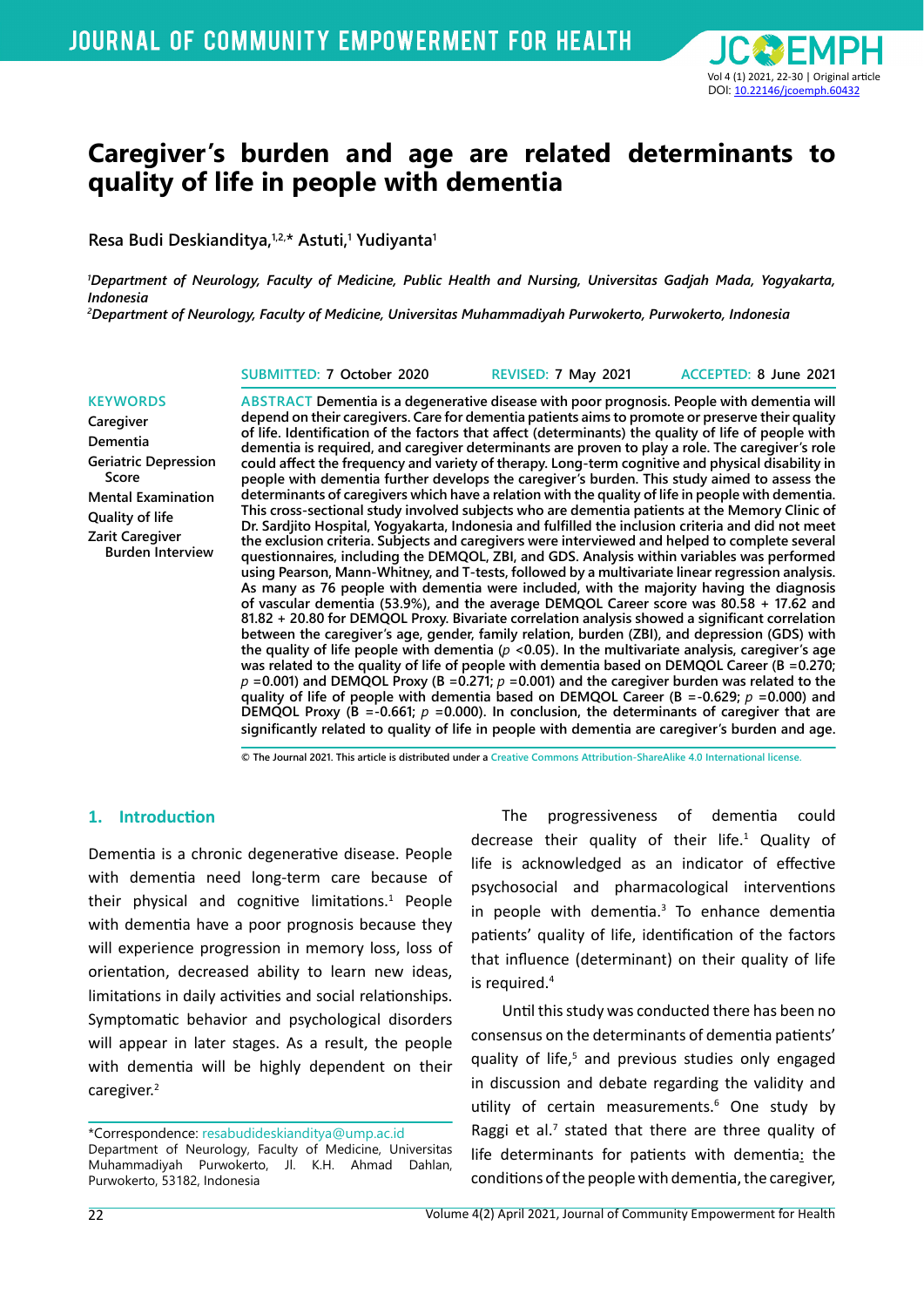and the professional medical services.

Caregivers have a vital role in the care of people with dementia.<sup>2</sup> The majority of people with dementia remain in their homes and are cared for by informal caregivers.<sup>8,9</sup> Thus, the caregivers could influence important changes in the lives of people with dementia, and affect the frequency and variety of therapy they will require. $2$  Dementia caregivers face unique difficulties in providing care because of the disability in the cognitive function and physical disability experienced by people with dementia. Long-term care duration is also a challenge.<sup>10</sup> Helping people with dementia in their daily activities is a burdensome responsibility to caregivers.<sup>8</sup> As far as the author's knowledge, there have been multiple studies that investigated the determinants of quality of life of people with dementia, but until this study was conducted there has been no research on the determinants of caregivers, which might lead to the improvements in the outcome of dementia. This study aimed to assess the determinants of caregivers related to the quality of life in people with dementia.

#### **2. Method**

This research was an observational analytic study using a cross-sectional design to assess caregiver determinants related to the quality of life in people with dementia. The independent variables were caregiver characteristics: age, gender, income level, education level, family relationship, training, burden, and depression. Meanwhile, the dependent variable was the quality of life of people with dementia.

Study subjects are people with dementia who underwent outpatient care at the Memory Clinic of Dr. Sardjito Hospital Yogyakarta, Indonesia who fulfilled the inclusion criteria: patient with a diagnosis of dementia, Mini Mental State Examination (MMSE) score > 10, there were caregivers who performed daily care when collecting data, and willing to be respondents. Exclusion criteria were: people with dementia who received psychotropic therapy in the previous month, severe communication disorders, and people with dementia who were not in routine control in the last 3 months. This study was conducted from August to November 2018.

Subjects who fit the criteria were then

interviewed to collect the data concerning the patients and caregivers and record the data of diagnosis, gender, level of income, level of education, family relationship, and caregiver training. Additionally, they completed the burden assessment using the Zarit Caregiver Burden Interview (ZBI), and depression assessment using Geriatric Depression Scale (GDS), followed by measuring the quality of life of people with dementia using the DEMQOL career and DEMQOL proxy tests. The examination was done at the Memory Clinic of Dr. Sardjito Hospital.

Criteria for the assessed caregiver were: the person who spent the most time together, provide physical and mental support, most help with basic daily activity, as well as those who best understand the current condition of people with dementia.<sup>11</sup> Burden of caregiver was measured using the ZBI Scale in the Indonesian language which has high internal consistency and good reliability.<sup>12</sup> Consisting of 22 question items, the ZBI values vary from 0 to 88 with higher scores indicating a more severe burden.<sup>12</sup> Depression in caregivers was measured using a short version of the Indonesian GDS, with higher values indicating higher levels of depression. $13$  This scale has been tested for validity and reliability with a sensitivity value of 84% and specificity of 95% and reliability value of 0.817 which shows good value.<sup>14</sup>

Dementia quality of life was measured using a DEMQOL instrument consisting of 2 questionnaires, the DEMQOL career, in which patients assess their own quality of life, and the DEMQOL proxy, in which caregivers assess the quality of life of people with dementia. Higher DEMQOL scores indicate a better quality of life.<sup>15</sup> The English version of DEMQOL shows high reliability (internal consistency and test-retest) and has moderate validity in patients with mild or moderate dementia. DEMQOL proxy show good acceptance and internal consistency and moderate validity in mild, moderate, and severe dementia patients.<sup>15</sup> The Indonesian version of DEMQOL has been tested for reliability which confirms good results for assessing the quality of life of people with dementia in clinical practice settings.<sup>16</sup>

Data analysis and statistical calculations were conducted using the relevant computer programs. Data on age, burden, and depression variables are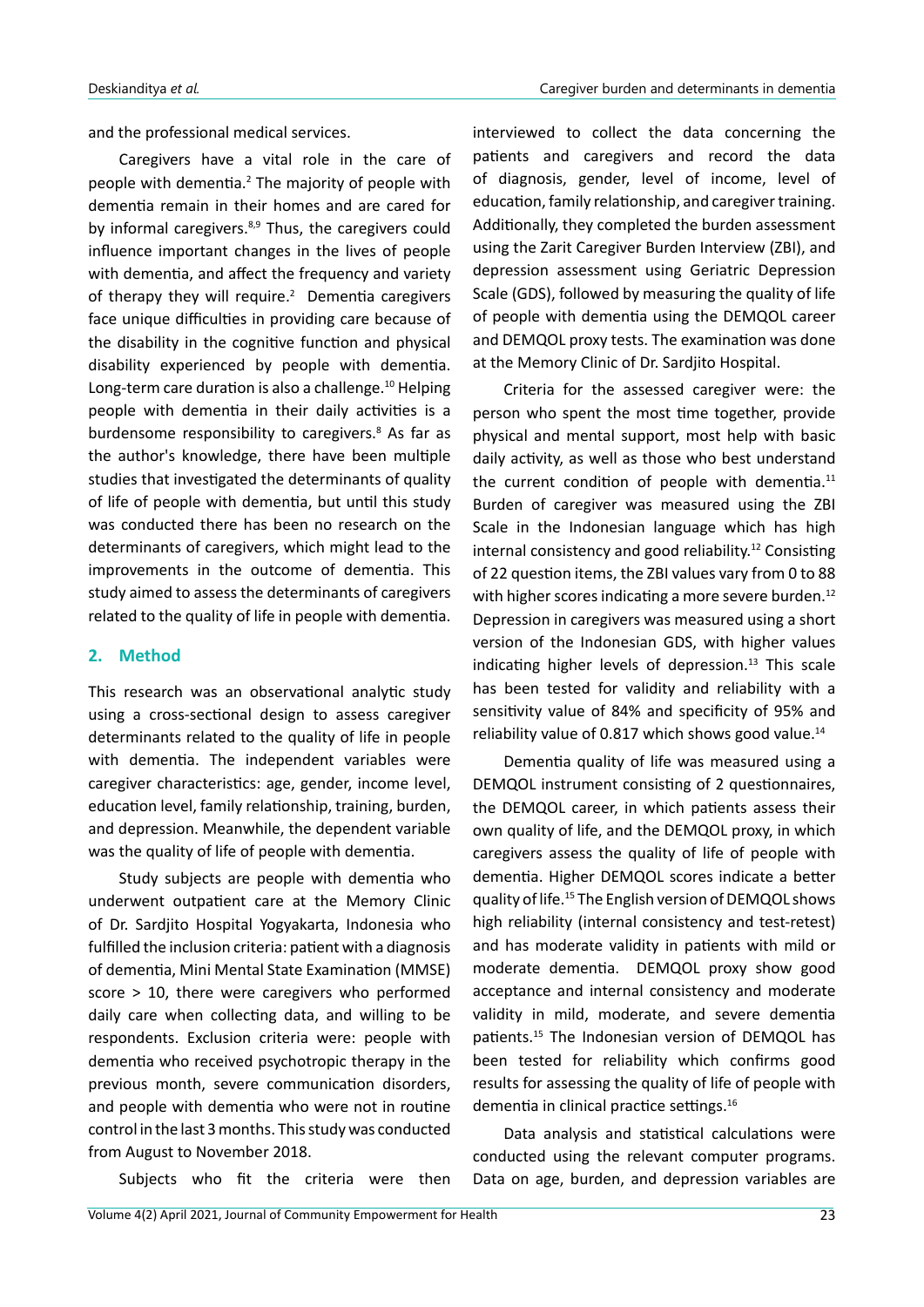numerical, while gender, level of income, level of education, family relationship, and training are nominal data. Bivariate analysis used Pearson correlation, Mann-Whitney and T-tests with standard deviation (SD) and a confidence interval (CI) of 95%. These results were followed by multivariate linear regression analysis to determine the correlation of several independent variables to the dependent variable.

This research received approval from the Medical and Health Research Ethics Committee for Human Research, Faculty of Medicine, Public Health and Nursing, Universitas Gadjah Mada with number Ref: KE/FK/0780/EC/2018.

## **3. Result**

Eighty-four people with dementia met the inclusion criteria. Eight were excluded because they had communication disorders (5) and/or used psychotropic drugs (3). The total of 76 people with dementia were the subjects of this study. None of the caregivers refused to do the interview. In the dementia subjects' characteristics (Table 1), it was found that 27.6% of subjects had a diagnosis of Alzheimer's dementia, 53.9% were vascular dementia, 11.8% were mixed type dementia, and 6.6% were diagnosed as other types of dementia. The median score of the MMSE was 21 (10-30). The average DEMQOL Career value in this study was 80.58  $\pm$  17.62 and the DEMQOL Proxy was 81.82  $\pm$ 

**Table 1.** Dementia subjects' characteristics

20.80.

Characteristics of caregivers (Table 2) based on the median age were 60, 81.6% had no economic difficulties, 64.8% had an education level more than high school, the majority (64.5%) were married (husband/wife) and 81.6% of the caregivers had never attended caregiver training. Median score of the caregiver burden was 18 and depression was 1.

The results of bivariate analysis (Table 3) revealed that quality of life was related to the age of caregiver based on DEMQOL career score (r =0.408; *p* =0.000) and DEMQOL proxy (r =0.416; *p* =0.000), with positive direction correlations indicating the higher the caregiver age, the higher quality of life assessed by DEMQOL career ( $R^2$  =0.167) and DEMQOL proxy ( $R^2$  =0.173). Further analysis of age was conducted by analyzing the average DEMQOL scores based on decades of caregiver age groups. Then, a post hoc analysis showed that there was a statistically significant difference (*p* <0.05) in the quality of life scores between the age groups 60- 69 years compared to the younger age group. The data demonstrated that all of the caregivers in this age group are dementia spouses and there was only one male caregiver. It implies that there is still the probability of moderation of the role variable: spouse and gender variables with correlations between age and QOL. So, it can be concluded that the best caregiver to improve the quality of life for people with dementia is a spouse aged 60-69 years.

| <b>Variable</b>      | <b>Total</b><br>Percentage (%) |      | Median (Minimum -<br>Maximum) | Mean (SD)       |  |
|----------------------|--------------------------------|------|-------------------------------|-----------------|--|
| <b>Diagnosis</b>     |                                |      |                               |                 |  |
| Alzheimer Dementia   | 21                             | 27.6 |                               |                 |  |
| Vascular Dementia    | 41                             | 53.9 |                               |                 |  |
| Mixed type Dementia  | 9                              | 11.8 |                               |                 |  |
| Others type Dementia | 5                              | 6.6  |                               |                 |  |
| Gender               |                                |      |                               |                 |  |
| Female               | 30                             | 39.5 |                               |                 |  |
| Male                 | 46                             | 60.5 |                               |                 |  |
| Level of Education   |                                |      |                               |                 |  |
| > High School        | 46                             | 60.5 |                               |                 |  |
| < High School        | 24                             | 31.6 |                               |                 |  |
| Age                  |                                |      | 65.5 (34-85)                  |                 |  |
| <b>MMSE</b>          |                                |      | 21 (10-30)                    |                 |  |
| Quality of Life      |                                |      |                               |                 |  |
| <b>DEMQOL Career</b> |                                |      |                               | $80.58 + 17.62$ |  |
| DEMQOL Proxy         |                                |      |                               | $81.82 + 20.80$ |  |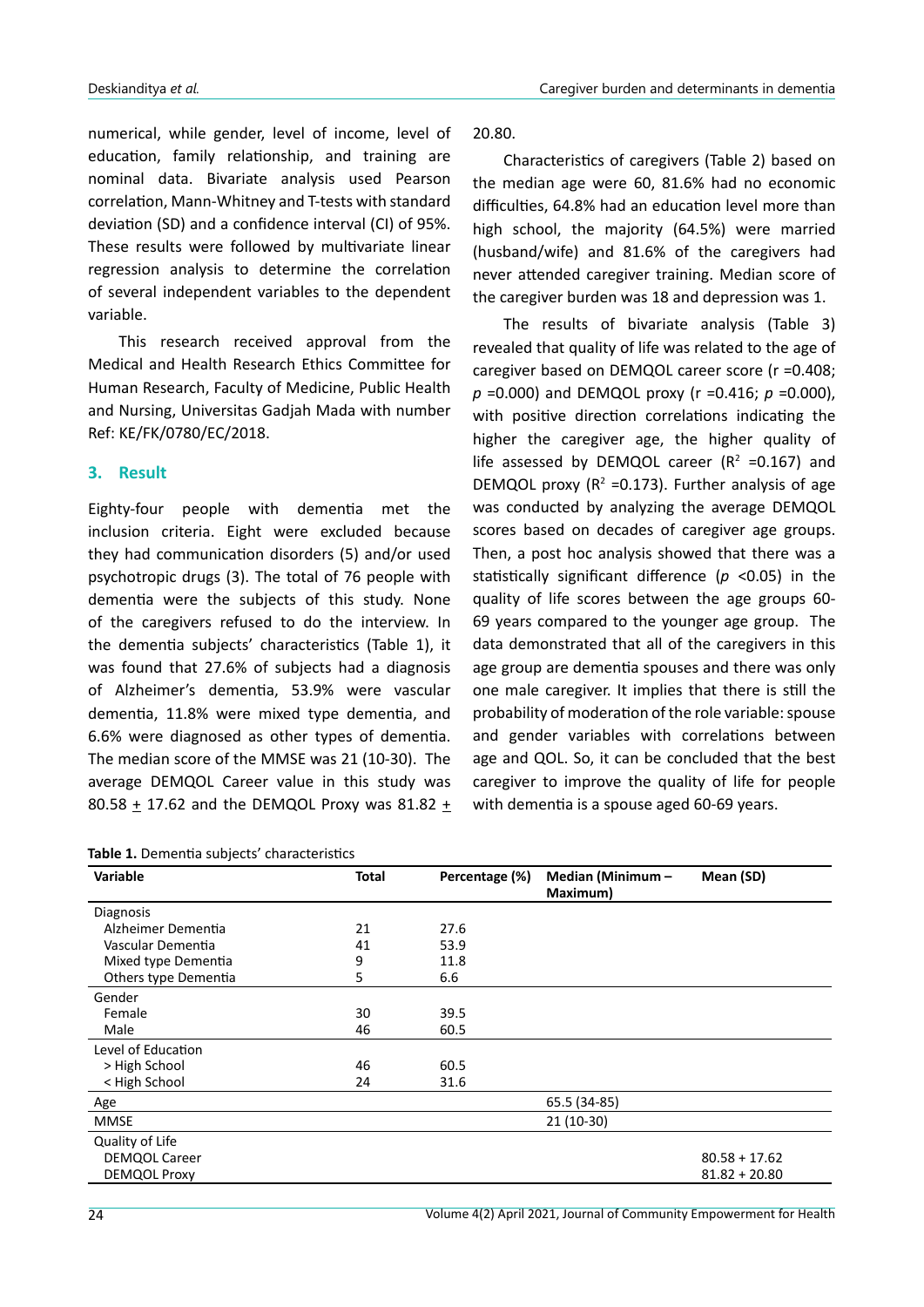| Variable                 | <b>Total</b> | Percentage (%) | Median (Minimum -<br>Maximum) | Mean (SD) |
|--------------------------|--------------|----------------|-------------------------------|-----------|
| Gender                   |              |                |                               |           |
| Female                   | 51           | 67.1           |                               |           |
| Male                     | 25           | 32.9           |                               |           |
| Level of Income          |              |                |                               |           |
| No economic difficulties | 62           | 81.6           |                               |           |
| Economic difficulties    | 14           | 18.4           |                               |           |
| Level of Education       |              |                |                               |           |
| > High School            | 52           | 68.4           |                               |           |
| < High School            | 24           | 31.6           |                               |           |
| <b>Family Relations</b>  |              |                |                               |           |
| Spouse                   | 49           | 64.5           |                               |           |
| Children                 | 20           | 26.3           |                               |           |
| others family            | 3            | 3.9            |                               |           |
| Non-family               | 4            | 5.3            |                               |           |
| <b>Training</b>          |              |                |                               |           |
| Ever                     | 14           | 18.4           |                               |           |
| Never                    | 62           | 81.6           |                               |           |
| Age                      |              |                | 60 (21-83)                    |           |
| Burden (ZBI)             |              |                | 18 (0-89)                     |           |
| Depression (GDS)         |              |                | $1(0-12)$                     |           |

#### **Table 2.** Caregiver subjects' characteristics

**Table 3.** Bivariate analysis of the correlation of numerical caregiver variables on the quality of life of dementia patients

| Variable         | <b>DEMQOL career</b> |          | <b>DEMQOL proxy</b> |          |  |
|------------------|----------------------|----------|---------------------|----------|--|
|                  |                      |          |                     |          |  |
| Age              | 0.408                | $0.000*$ | 0.416               | $0.000*$ |  |
| Burden (ZBI)     | $-0.688$             | $0.000*$ | $-0.720$            | $0.000*$ |  |
| Depression (GDS) | $-0.435$             | $0.000*$ | $-0.387$            | $0.001*$ |  |

\* statistically significant (*p* <0.05)

|  |  | Table 4. Comparative bivariate analysis of nominal caregiver variables on the quality of life of dementia patients |
|--|--|--------------------------------------------------------------------------------------------------------------------|
|--|--|--------------------------------------------------------------------------------------------------------------------|

|                          | <b>DEMQOL career</b> |                   |       | <b>DEMQOL proxy</b> |  |
|--------------------------|----------------------|-------------------|-------|---------------------|--|
| Variable                 | Mean                 | p (95% CI)        | Mean  | p (95% CI)          |  |
| Gender                   |                      |                   |       |                     |  |
| Male                     | 75.00                | $0.031*$          | 75.96 | 0.086               |  |
| Female                   | 83.31                |                   | 84.69 | (-18.71 -1.26)      |  |
| Level of income          |                      |                   |       |                     |  |
| No economic difficulties | 81.74                | 0.228             | 83.74 | 0,089               |  |
| Economic difficulties    | 75.42                | $(-4.04 - 16.67)$ | 73.29 | $(-1.65 - 22.56)$   |  |
| Level of education       |                      |                   |       |                     |  |
| > High school            | 80.69                | 0.935             | 81.92 | 0.948               |  |
| < High school            | 80.33                | (-8.36 – 9.09)    | 81.58 | (-9.96 – 10.64)     |  |
| Family relations         |                      |                   |       |                     |  |
| Spouse                   | 84.29                | 0.101             | 86.76 | $0.041*$            |  |
| Children                 | 73.95                |                   | 71.90 |                     |  |
| Others family            | 75.67                |                   | 78.67 |                     |  |
| Non-family               | 72.00                |                   | 81.82 |                     |  |
| <b>Training</b>          |                      |                   |       |                     |  |
| Ever                     | 86.71                | 0.095             | 88.79 | 0.167               |  |
| Never                    | 79.19                |                   | 80.24 | (-3.64 – 20.73)     |  |

\* statistically significant (*p* <0.05)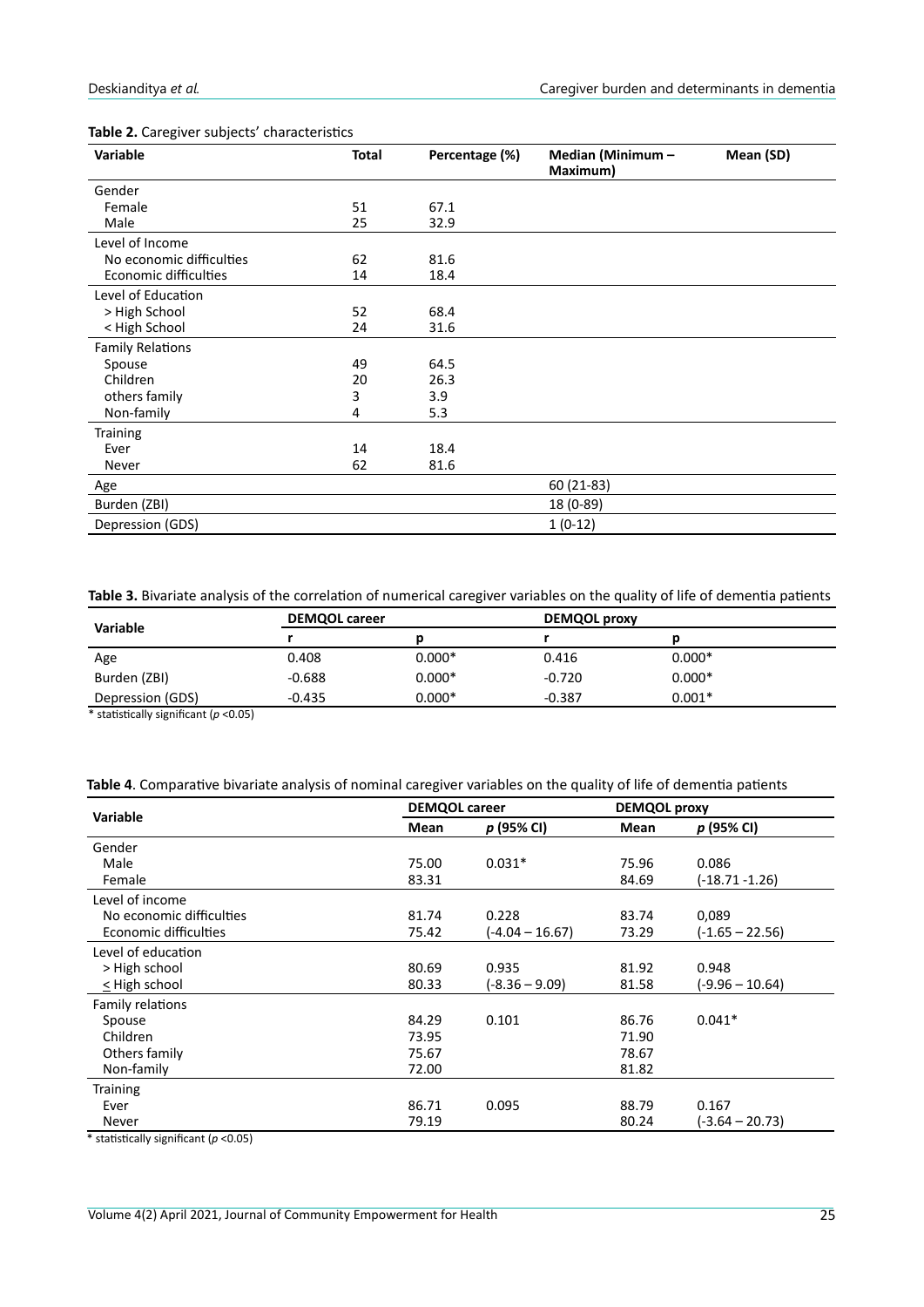| <b>Variable</b>    | <b>DEMQOL Career</b> |          | <b>DEMQOL Proxy</b> |          |
|--------------------|----------------------|----------|---------------------|----------|
|                    | <b>Beta</b>          |          | <b>Beta</b>         |          |
| Age                | 0.270                | $0.001*$ | 0.271               | $0.001*$ |
| Gender             | 0.087                | 0.312    | 0.048               | 0.557    |
| Family relations   |                      |          | $-0.139$            | 0.190    |
| Level of income    | 0.054                | 0.543    | 0.000               | 0.998    |
| Level of education | $-0.037$             | 0.662    | $-0.025$            | 0.726    |
| Burden (ZBI)       | $-0.629$             | $0.000*$ | $-0.661$            | $0.000*$ |
| Depression (GDS)   | $-0.095$             | 0.332    | 0.022               | 0.816    |

| Table 5. Multivariate analysis of caregiver determinants on the quality of life of dementia patients |  |
|------------------------------------------------------------------------------------------------------|--|
|------------------------------------------------------------------------------------------------------|--|

\* statistically significant (*p* <0.05)

There was a statistically significant relationship between caregiver burden (ZBI) and dementia's quality of life assessed using the DEMQOL career (r =-0.688; *p* =0.000) and DEMQOL proxy (r =-0.720; *p* =0.000) (Table 2), with negative direction correlation, which shows that lower the score of ZBI for the caregiver, the higher the quality of life based on DEMQOL career score  $(R^2 = 0.473)$  and DEMQOL proxy ( $R^2$  =0.518). Depression in caregivers who were assessed using GDS also had a statistically significant relationship with quality of life based on the DEMQOL career (r = -0.435; *p* = 0.000) and DEMQOL proxy (r =-0,387; p =0.001) (Table 2), with the direction of the correlation is negative, which indicates the lower the depression, the higher the quality of life of people with dementia based on the DEMQOL career score  $(R^2 = 0.189)$  and DEMQOL proxy ( $R^2 = 0.150$ ).

There were significant differences in the quality of life based on the DEMQOL career score with the caregiver gender ( $p = 0.031$ ) and family relations with the quality of life based on DEMQOL proxy (*p* =0.041) (Table 4).

From multivariate analysis, there were two variables significantly related to quality of life, which is caregiver burden (B =-0.629; *p* =0.000 for DEMQOL career and B =0.166;  $p = 0.000$  for DEMQOL proxy), and age (B =0.270; *p* =0.001 for DEMQOL career and B =0.271; *p* =0.001 for DEMQOL proxy) (Table 5).

#### **4. Discussion**

Multivariate analysis results demonstrate that there is a significant relationship between burden of caregivers and the quality of life of people with dementia, with the direction of a negative

correlation, which indicates that the higher the burden perceived is related to the lower quality of life for people with dementia. This finding supports the hypothesis that dementia can cause a burden to the caregiver.<sup>12</sup> Secondary effects of dementia can include the caregiver burden and poor health outcomes among informal caregivers.<sup>17</sup> Dementia caregivers frequently feel they are overwhelmed by care responsibilities and this affects their own quality of life.<sup>2</sup> This is in accord with a previous study by Andrieu et al.,<sup>1</sup> which revealed that caregiver's burden was independently related to the lower quality of life of people with dementia. Several prior studies have shown results that are consistent with the results of this study. Some studies have even researched about interventions and training for caregivers to regulate the level of burden and stress they experienced.<sup>13</sup> It is expected that the ability to overcome the level of burden on the caregiver, will improve both caregiver and dementia patients' quality of life.<sup>1</sup>

The caregiver's age is also significantly related to the quality of life of people with dementia. Based on this study, people aged 60-69 are the best caregivers. Nonetheless, the data demonstrated that all of the caregivers in this age group are dementia spouses and there was only one male caregiver. It implies that there is still a probability of moderation of the role variable: spouse and gender variables related to the correlation between age and QOL. Older age is considered to have better adaptability to deal with dementia because they have more experience to manage the condition of people with dementia. Younger caregivers are considered to have a bigger burden when managing people with dementia.<sup>18</sup> Older age caregivers are also acknowledged to have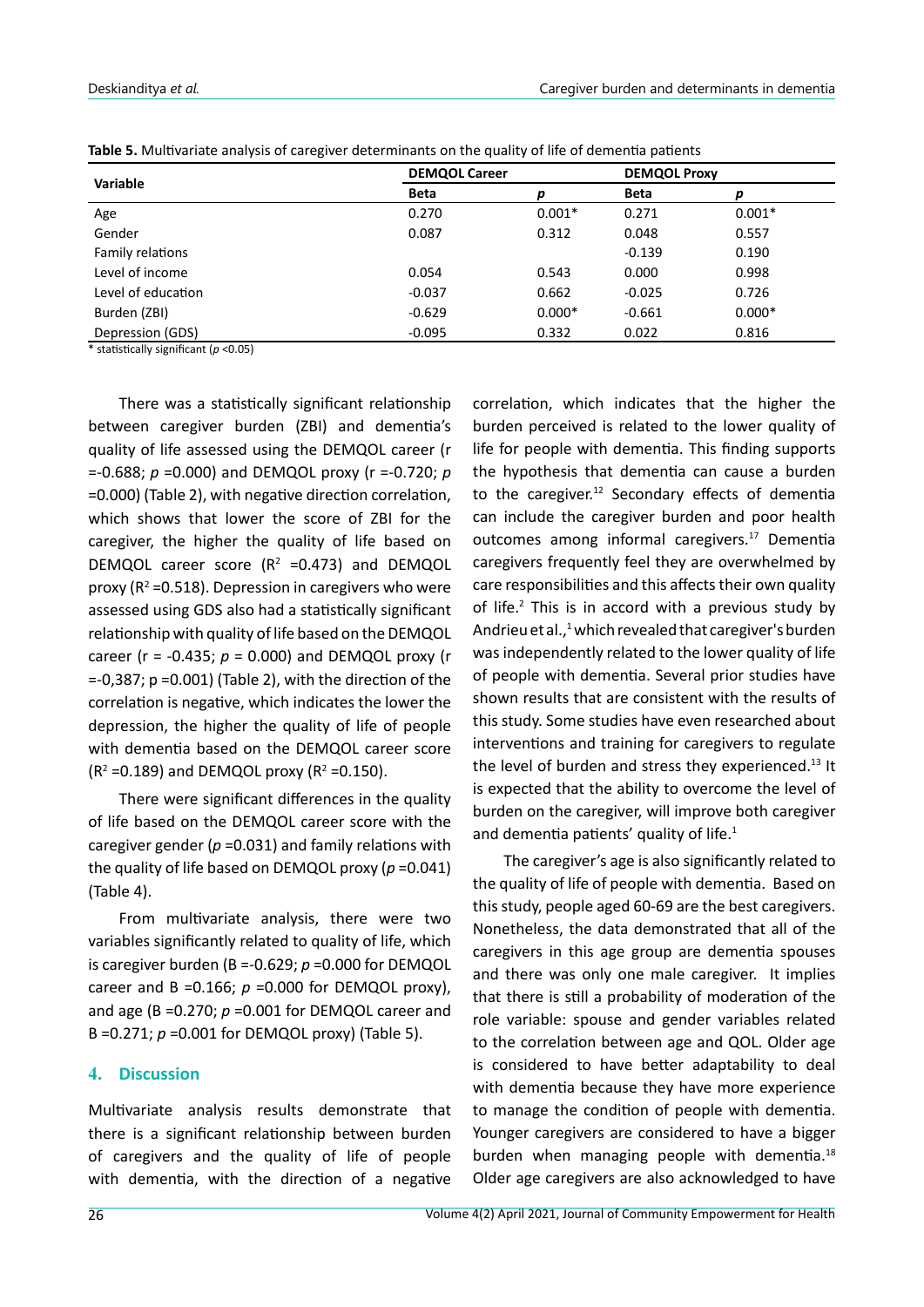lower demands than other adults, and older age is admitted to be more beneficial to be caregivers.<sup>19</sup> Levels of stress can also be reduced with increasing age and lower risk of experiencing anxiety compared to a younger age. Also, younger age caregivers are estimated to have a bigger burden than old age.<sup>20</sup> This is following previous research by Chappel<sup>20</sup> which stated that there is a significant relationship between older age caregivers and the better quality of life for people with dementia.

Results of bivariate analysis in this study indicate a significant relationship between caregiver gender and the assessment of the quality of life by people with dementia but not in the multivariate analysis. This is estimated because of the limited time possessed by male caregivers to interact with people with dementia, because of their responsibility to work and provide income.<sup>21</sup> Compared to men, female caregivers allocated 50% more time to provide care to people with dementia.<sup>22</sup> This reason also can explain how gender was only significantly related to the quality of life assessed by the patient (career) but not significant to the assessment based on the caregiver (proxy). In addition, women also generally take more responsibility in providing care to families in accordance with the cultural views accepted by the community, where women are considered more suitable as caregivers than men. $23$  The relationship between caregiver gender and the quality of life of people with dementia was also found in a previous study by Srivastava et al., $21$  which stated that male caregivers feel more burden in terms of social relations, feelings of incompetence and dependency.

Socio-economic factors such as level of income and level of education in this study did not prove to be significantly related to the quality of life of people with dementia. This is different from previous research by Chen et al., $24$  which stated that socioeconomic factors such as level of income and level of education are significantly related to the quality of life of people with dementia. This difference is possibly because of the population differences used in this study compared to the research conducted by Chen et al.<sup>24</sup> which used a community-based population, while this study used a hospital-based population that is considered more homogeneous in terms of socio-economic level. The majority

of dementia caregivers who did not bring their dementia family members to treatment in hospitals have lower income levels, lower education levels, lower employment classes, and live in rural areas.<sup>24</sup>

Family relations in this study were significantly related to the quality of life of patients with dementia based on the assessment by caregivers but not related based on the assessment by people with dementia themselves. The hypothesis to describe this difference is that the assessment quality of life taken by others than the patients themselves will have some inherent bias. Whether or not a patient's quality of life is ruled by personal perspectives or objective interpretations through observations is exceedingly affected by the relationship between the assessor and the assessed.<sup>25,26</sup> Caregivers tend to consider factors such as family relations, marriage, and residence (whether family members live in the same house), and these aspects are admitted to have a better impact on other family members including those suffering from dementia.<sup>27</sup>

Caregiver training in this study did not prove to be significantly related to the quality of life of people with dementia. This is caused by several factors, including the fact that psychosocial interventions, in general, present a major obstacle, the content and implementation of psychosocial interventions must be subjective and multi interpretations, with varying duration and intensity among various training programs, and the absence of consensus on the theoretical framework regarding training for family care workers. $28$  This study's findings are consistent with the meta-analysis study conducted by Schoenmakers et al., $^{28}$  which stated that there is weak evidence that interventions and support in the form of training to caregivers provide benefits for improving the quality of life for people with dementia.

The characteristics of dementia diagnosis in this study are dissimilar from previous studies. This difference is due to disparities in exposure to cerebrovascular risk factors such as hypertension, smoking, obesity, and diabetes mellitus. These risk factors will make patients go to the hospital.<sup>29</sup> Because of these disparities, hospital-based studies such as in this study tend toward a predominance of the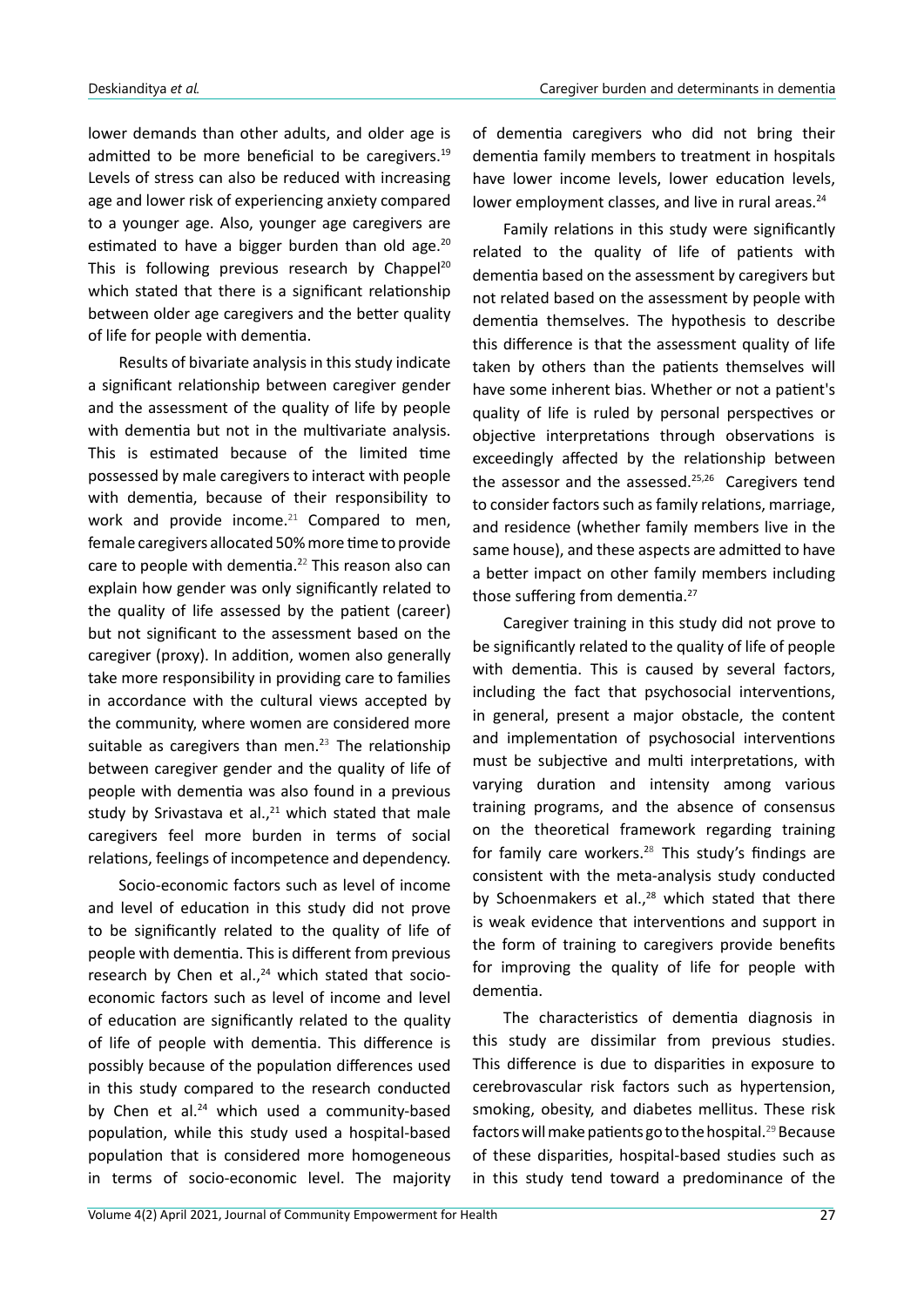vascular dementia diagnosis more than Alzheimer's dementia. This study differs from a study conducted by Aguirre et al., $30$  which stated that the majority of dementia are diagnosed as Alzheimer's (34.2%), followed by Vascular dementia (25%), and 8.5% other types of dementia. The majority of studies present a similar prevalence of dementia, with the proportion of Alzheimer's dementia reaching 50-60% and 25- 30% vascular dementia.<sup>31</sup> In contrast, a study in Japan by Suzuki et al.<sup>32</sup> reported a prevalence similar to this study, but with a more vascular dementia prevalence than Alzheimer's.

There are several limitations to this study: (1) this research method was cross-sectional, which cannot determine a causal relationship, (2) this population was limited to mild-moderate dementia in the hospital, so it cannot be a representation of the general population with dementia, and (3) analysis of quality of life based on the type of dementia was not performed.

# **5. Conclusion**

Caregiver's burden and age are significantly related determinants to the quality of life of people with dementia. This study provides evidence-based educational material for people with dementia and the relation. Selection of the best eligible caregiver criteria has an impact on better outcomes in people with dementia. This study is also useful for the caregiver community, providing evidence that increasing the burden on caregivers will reduce the quality of life of people with dementia. Some recommendations can be addressed following the results of this study: (1) it is advisable to decrease the caregiver's burden and preference is for a spouse caregiver within the ages 60-69 years for people with dementia, and (2) additional research with community-based populations is required to overcome the limitations of the homogeneity in this study, and it is recommended to use larger populations based on each type of dementia.

# **Acknowledgements**

The authors are indebted to all the participants in this study for their commitment and cooperation. The authors also the thank staff at the Memory Clinic Dr. Sardjito Hospital for their assistance. This study did not receive specific grants from funding agencies in the public sector, commercial, or non-profit section.

### **Conflict of interests**

The authors have no conflict of interest.

## **References**

- 1. Andrieu S, Coley N, Rolland Y, Cantet C, Arnaud C, Guyonnet S, et. al. Assessing Alzheimer's disease patients' quality of life: discrepancies between patient and caregiver perspectives. The Alzheimer's Association. 2015;1552-5260.
- 2. Koca E, Taskapilioglu O, Bakar M. Caregiver burden in different stages of Alzheimer's disease. Arch Neuropsychiatry. 2017;54:82-6.
- 3. Sousa MFB, Santos RL, Arcoverde C, Simoes P, Belfort T, Adler I, et. al. Quality of life in dementia: the role of non-cognitive factors in the ratings of people with dementia and family caregivers. Int Psychogeriatr. 2013;25(7):1097-1105.
- 4. Jing W, Willis R, Feng Z. Factors influencing quality of life of elderly people with dementia and care implications: a systematic review. Arch Gerontol Geriatr. 2016;04:009.
- 5. Beerens HC, Zwakhalen SMG, Verbeek H, Ruwaard D, Hamers JPH. Factors associated with quality of life or people with dementia in longterm care facilities: a systematic review. Int J Nurs Stud. 2013;50:1259-1270.
- 6. Woods RT, Nelis SM, Martyr A, Roberts J, Whitaker CJ, Markova I, et. al. What contributes to a good quality of life in early dementia? Awareness and the QoL-ad: a cross sectional study. Health Qual Life Outcomes. 2014;12:94.
- 7. Raggi A, Corso B, Minicuci N, Quintas R, Sattin D, Torres LD, et. al. Determinant of quality of life in ageing populations: results from a crosssectional study in Finland, Poland and Spain. PLoS ONE. 2016;11(7):e0159293.
- 8. Dreier A, Thyrian JR, Eichler T, Hoffmann W. Qualification for nurses for the care of patient with dementia and support to their caregivers: a pilot evaluation of the dementia care management curriculum. Nurse Educ Today. 2015;0260-6917.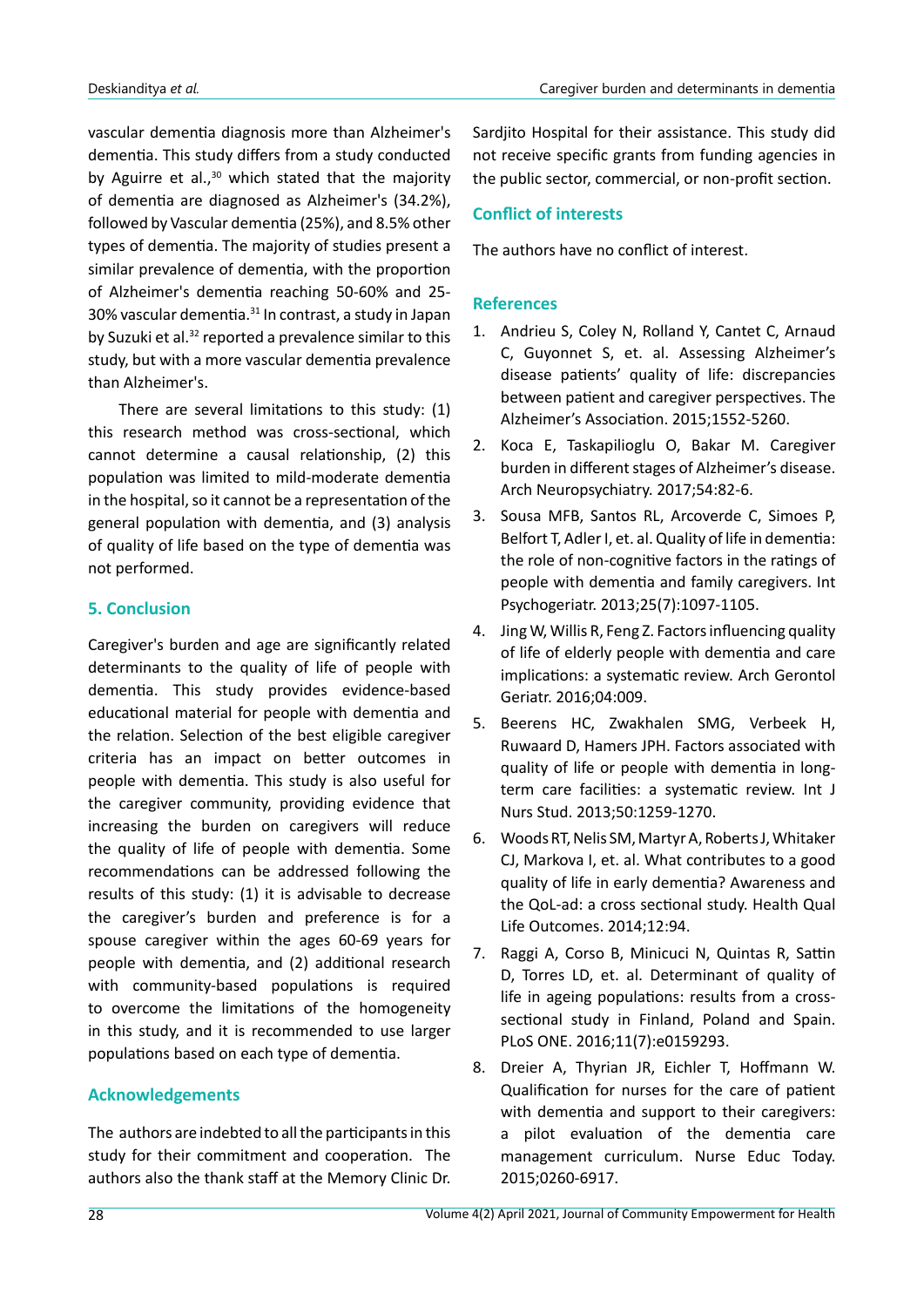- 9. Ransmayr G, Hermann P, Sallinger K, Benke T, Seiler S, Dal-Bianco P, et al. Caregiving and caregiver burden in dementia home care: results from the prospective dementia registry (PRODEM) of the Austrian Alzheimer society. J Alzheimers Dis. 2018;63(1):103-114.
- 10. Zhu CW, Scarmeas N, Ornstein K, Albert M, Brandt J, Blacker D, et. al. Healthcare use and cost in dementia caregivers: longitudinal results from the Predictors Caregiver Study. Alzheimers Dement. 2015;11(4):444-454.
- 11. Omranifard V, Haghighizadeh E, Akouchekian S. Depression in main caregivers of dementia patients: prevalence and predictors. Adv Biomed Res. 2018;7:34.
- 12. Brodaty H, Woodward M, Boundy K, Ames D, Balsbaw R. Prevalence and predictors of burden in caregivers of people with dementia. Am J Geriatr Psychiatry. 2014;22(8):756-65.
- 13. Camic PM, Williams CM, Meeten F. Does a 'Singing Together Group' improve the quality of life of people with a dementia and their carers?: a pilot evaluation study. Dementia. 2011;12(2):157–176.
- 14. Nugraheni A. Pengaruh terapi tertawa terhadap depresi pada usia lanjut di Wirosaban RW XIV, Sorosutan, Umbulharjo, Yogyakarta. Skripsi. Universitas Gadjah Mada. 2005.
- 15. Smith SC, Lamping DL, Banerjee S, Harwood RH, Foley B, Smith P, et. al. Development of a new measure of health-related quality of life for people with dementia: DEMQOL. Psychol Med. 2007;37:737-746.
- 16. Deskianditya RB, Astuti, Dahlan P. Studi reliabilitas alat ukur demensia quality of life versi bahasa Indonesia, dalam *proceeding book* musyawarah kerja nasional dan pertemuan ilmiah perdossi. Yogyakarta: Pustaka Cendekia Press. 2017.
- 17. Faleta J, Sheehan J, DiGiovine C. Mhealth interventions to improve health and quality of life related outcomes for informal dementia caregivers: a scoping review. Assistive Technology. 2020.
- 18. Banerjee S, Smith SC, Lamping DL, Harwood RH, Foley B, Smith P. Quality of life in dementia: More than just cognition. An analysis of associations with quality of live in dementia. J Neurol

Neurosurg Psychiatry. 2006;77:146–148.

- 19. Thoits PA. Stress and health: major findings and policy implications. J Health Soc Behav. 2010;51(S):S41–S53.
- 20. Chappel NL. Social determinants of health: do they apply to caregivers?. The International Journal of Health, Wellness, and Society. 2016;6:3.
- 21. Srivastava G, Tripathi RK, Tiwari SC, Singh B, Tripathi SM. Caregiver burden and quality of life of key caregivers of patients with dementia. Indian J Psychol Med. 2016;3.
- 22. Family Caregiver Alliance. Selected caregiver statistics San Francisco: Family Caregiver Alliance. 2001.
- 23. Poysti MM, Laakkonen M, Strandberg T, Savikko N, Tilvis RS, Eloniemi-Sulkava U, et al. Gender differences in dementia spousal caregiving. Int J Alzheimer's Dis. 2012.
- 24. Chen R, Lang L, Clifford A, Chen Y, Hu Z, Han TS. Demographic and socio-economic influences on community-based care and caregivers of people with dementia in China. Journal of the Royal Society of Medicine Cardiovascular Disease. 2016;5:1–15.
- 25. Beerens HC, Zwakhalen SMG, Verbeek H, Ruwaard D, Ambergen AW, Leino-Kilpi H, et. al. Change in quality of life of people with dementia recently admitted to long-term care facilities. J Adv Nurs. 2014;71(6):1435-1447.
- 26. Barca ML, Engedal K, Laks J, Selbaek G. Quality of life among elderly patients with dementia in institutions. Dement Geriatr Cogn Disord. 2011;31:435–442.
- 27. Inouye K, Pedrazzani ES, Pavarini SCI, Toyoda CY. Quality of life of elderly with Alzheimer's disease: A comparative study between the patient's and the caregiver's report. Rev. Latino-Am Enfermagem. 2010;18(1):26-32.
- 28. Schoenmakers B, Buntinx F, DeLepeleire J. Supporting the dementia family caregiver: The effect of home care intervention on general wellbeing. Aging Ment Health. 2010;14(1):44-56.
- 29. Rizzi L, Rosset I, Roriz-Cruz M. Global epidemiology of dementia: Alzheimer's and vascular types. BioMed Res Int. 2014;908915.